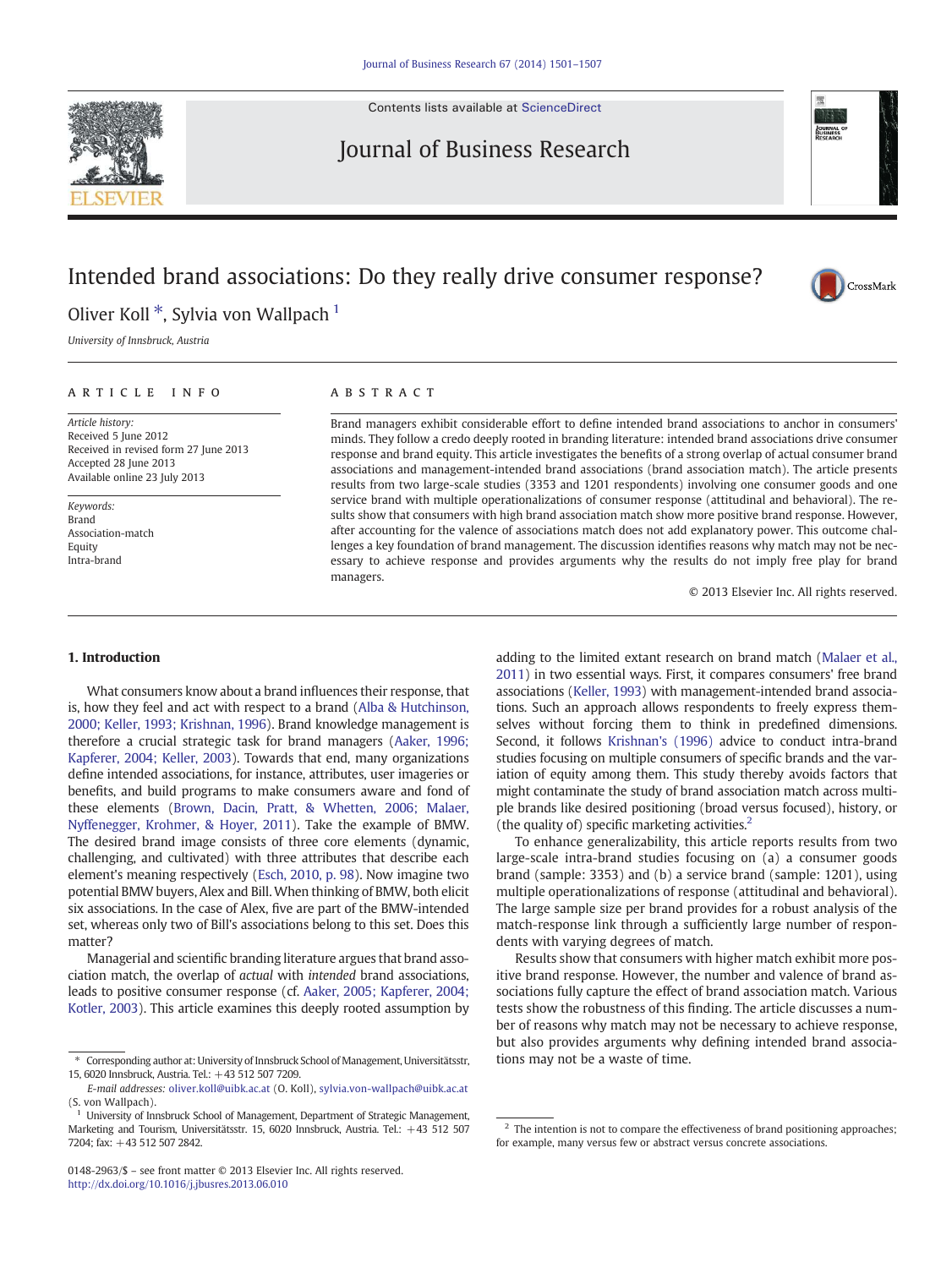## 2. Theoretical development

#### 2.1. Brand associations and brand response

[Keller's \(1993\)](#page-6-0) framework of customer-based brand equity provides a useful theoretical foundation for studying the link between brand associations and response. [Keller \(1993\)](#page-6-0) conceptualizes brand knowledge as associations in consumers' minds that vary by favorability (positive evaluation), strength (closeness to the brand node), and uniqueness (exclusive to one brand in the product category). Equity is high when the consumer is familiar with the brand and holds favorable, strong, and unique brand associations in memory [\(Kamakura & Russell, 1991](#page-6-0)). Along the hierarchy of effects, these associations lead to an evaluative or behavioral response, for example, commitment, trust, purchase intention, or recommendation (e.g., [Broniarczyk & Alba, 1994; Janiszewski & van Osselaer, 2000; Lane,](#page-6-0) [2000\)](#page-6-0). Many studies examine aspects of the association–response link and confirm that knowledge about a brand affects, for example, choice or willingness-to-pay (e.g., [Agarwal & Rao, 1996; Cobb-](#page-6-0)[Walgren, Ruble, & Donthu, 1995](#page-6-0)).

One key aspect of brand associations impacting brand response is the number of brand associations resulting from brand experiences consumers had over time [\(Alba & Hutchinson, 1987\)](#page-6-0). The more familiar a consumer is with a brand the more likely she exhibits response to the marketing of the brand. Several studies empirically confirm the impact of the number of brand associations on consumer response (e.g., [Bennett, Haertel, & McColl-Kennedy, 2005; Krishnan,](#page-6-0) [1996\)](#page-6-0). Another brand knowledge facet influencing consumer brand response is valence which captures the relative presence of positive versus negative associations [\(Krishnan, 1996\)](#page-6-0). Positive associations are a strategic asset ([Weigelt & Camerer, 1988](#page-6-0)) and source of sustainable comparative advantage ([Barich & Kotler, 1991](#page-6-0)), leading to more positive brand response (e.g., [Krishnan, 1996; Spears, Brown, & Dacin,](#page-6-0) [2006\)](#page-6-0). Also the uniqueness of brand associations may drive brand response. Even though a brand may benefit from some shared associations that identify the brand as a member of a category, unique brand associations should differentiate the brand from other category members ([Keller, Sternthal, & Tybout, 2002](#page-6-0)). [Krishnan \(1996\)](#page-6-0) investigates this link and finds evidence for the relevance of the uniqueness of brand associations.

In summary, extant research focuses on explaining differences between brands and largely agrees that more, positive, and unique associations differentiate strong from weak brands.

#### 2.2. The link between brand association match and brand response

Most popular marketing and branding scholars agree that brand managers need to (a) specify a set of associations to link with the brand, and (b) to align activities for consumers to learn these associations. Brand association match is therefore a cornerstone of effective brand building (cf. [Aaker, 2005; Kapferer, 2004; Kotler, 2003](#page-6-0)). For example, consultancy McKinsey emphasizes the importance of delivering on brand triggers, key aspects of the brand promise ([Court,](#page-6-0) [Mitten, Narasimhan, & Berry, 2001](#page-6-0)). [Kotler \(2003\)](#page-6-0) describes effective branding as "…associating (the brand's name) with a desirable benefit…" which "…works best when the target market believes that the company is best at delivering the benefit" (p. 420). Hence, the challenge for a brand manager does consist not only in choosing (a set of) desirable benefits for the target market, but also in making sure that the target market is aware of them. [Aaker \(2012, p. 48\)](#page-6-0) proposes defining "must haves", that is, "desirable benefits or associations that a meaningful segment will insist on having", while [Keller \(2003, p.](#page-6-0) [15\)](#page-6-0) argues for "…the association of the brand in customers' minds with a specific product class or customer need ... to firmly establish the brand meaning in the minds of customers (i.e., by strategically linking a host of tangible and intangible brand associations)". Also, organizational brand management processes of (a) positioning (i.e., defining intended associations); (b) fostering (i.e., establishing associations); and (c) monitoring (i.e., controlling the effectiveness of activities) highlight the importance of brand association match. The implicit assumption underlying branding theory and practice is that match leads to beneficial outcomes for the brand in terms of attitudes, intentions or behavior.

Whether consumers with different levels of match indeed respond differently to brands has received scant empirical attention. [Malaer et](#page-6-0) [al. \(2011\)](#page-6-0) relate the fit between intended and realized brand personality to loyalty and brand share. The authors find a positive relationship between these constructs and conclude that organizations should make sure that the intended brand personality matches consumers' perceptions. The present study takes an intra-, not an inter-brand perspective, as suggested by [Krishnan \(1996\).](#page-6-0) Instead of comparing multiple brands [\(Malaer et al., 2011\)](#page-6-0), which is subject to confounding factors (e.g., the brand's desired positioning or the brand's history), this study compares consumers of a specific brand to understand whether different levels of association match lead to different levels of response.

A number of consumer theories provide reasons why brand association match might further brand equity. For example, the disconfirmation paradigm asserts that satisfaction is a function of the match between expectations and actual experience [\(Parasuraman, Zeithaml,](#page-6-0) [& Berry, 1985\)](#page-6-0). Experiences in line with expectations cause confirmation; experiences not up to expectations result in disconfirmation. Transferring this paradigm to the area of branding and conceptualizing brands as promises ([Aaker, 2005; Keller, 2003](#page-6-0)) allows speculation that a kept promise (an experience in line with a consumer's expectation) results in more satisfaction than a broken promise. Consumers whose brand association match is high should experience more kept promises than those whose perceptions differ (assuming that management is successful in creating touchpoints in line with intended brand associations). Dissonance theory [\(Festinger, 1957\)](#page-6-0) also illustrates a likely impact of association match on brand response. Dissonance results from conflicting cognitions and leads to uncomfortable tension. To avoid dissonance, consumers accommodate [\(Fiske & Taylor, 1991\)](#page-6-0) or ignore conflicting information ([Dearborn & Simon, 1958](#page-6-0)) and show selective attention [\(Dearborn & Simon, 1958\)](#page-6-0). Such filtering of information may lead to even stronger assimilation for high and even more mismatch for low match consumer groups [\(Sherif & Hovland, 1961\)](#page-6-0). In summary, for a given brand, consumers with higher degrees of brand association match should respond more positively to that brand.

#### 3. Empirical design

Relating brand association match to brand response calls for a research approach that differs from existing inter-brand associationresponse studies. These studies select a set of brands and then relate the average association structure of consumers to the performance of these brands. The unit of interest in this study, however, is not the brand, but the individual consumer. The study focuses on the impact of variation in brand association match between consumers of one brand on their individual brand response.

#### 3.1. Sampling considerations

The empirical part of this paper explores the link between brand association match and established measures of brand response. In order to enhance generalizability of results this study examines this relationship for two brands operating in distinct industries (consumer goods and services). Sampling of brands and informants poses certain requirements. First, the brands under investigation should be successful and not target niche markets. For brands failing in the marketplace, desired brand associations may either not appeal to a large part of the market, or the company has failed in transmitting them successfully.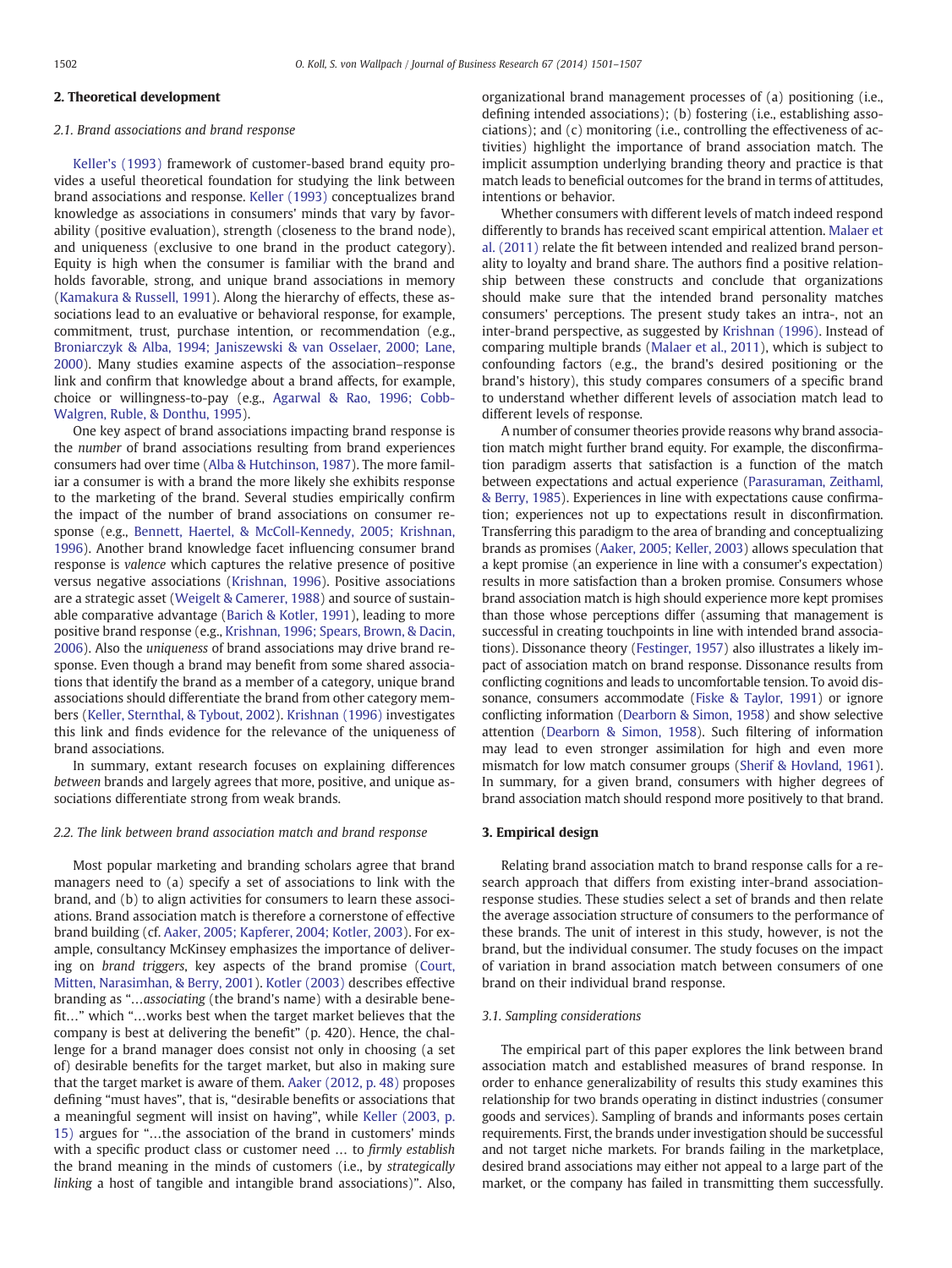While success is one of the most contested constructs in organizational research [\(Ambler & Kokkinaki, 1997; Katz & Kahn, 1966](#page-6-0)), the two brands studied are among the most prominent in their respective industries, have been on the market for more than a decade, and their sales growth has been above industry average over the past ten years (more details on each brand in the results section). Second, the informants need to be typical for the market. One may reason that Apple evangelists ([Schau & Muniz, 2006\)](#page-6-0) or enthusiastic Hummer owners [\(Luedicke, Thompson, & Giesler, 2010](#page-6-0)) will have brand associations that are more in line with the intended brand associations of the respective management than adversaries of either brand. The consumer sample therefore consists of (potential) users of the brand.

### 3.2. Brand association retrieval

The determination of brand association match depends on assumptions regarding brand knowledge representation. This article assumes that consumers linguistically rationalize brand-related stimuli and store brand knowledge in associative networks [\(Anderson &](#page-6-0) [Bower, 1973; Keller, 1993](#page-6-0)). Respondents' brand associations were collected applying the Unique Corporate Association Valence approach [\(Spears et al., 2006](#page-6-0)). When exposed to a brand name respondents are instructed to note down words or short phrases that come to their minds. After submitting answers, elicited associations are displayed again and respondents rate each on a five point scale from very positive to very negative. By applying free association tasks this study avoids the disregard of actual consumer-specific associations, a limitation of forced response when using aided memory measures ([Spears et al., 2006](#page-6-0)).

#### 3.3. Operationalization of brand association match and brand response

One of the authors developed a codebook for each study based on associations from a randomly drawn sub-sample of 150 respondents respectively. Based on this initial version, two trained coders independently coded all associations and refined the codebook when necessary. Inter-coder agreement was above 90% for both studies; disagreements were solved and codebook refinements agreed with one of the authors of this paper.

To assess brand association match each association was evaluated with regard to its fit with management intentions. Based on a careful examination of the company's brand handbooks each code was assigned to one of two groups; "matching" the desired brand associations, or "not matching" the desired brand associations (more details on the degree of brand association match in the results section). This allocation was discussed and refined during in-depth interviews with the respective brand management team. Brand association match for each respondent was operationalized as the ratio between (a) the number of matching brand associations and (b) the total number of associations elicited (both ranging from 0 to 8), resulting in match ranging from 0% to 100%. Additionally, the study includes the two association facets driving response in extant research—number of associations elicited by a respondent (ranging from 1 to 8); and association valence, operationalized as the average of the ratings given by the respondent to each of his elicited associations [\(Spears et al., 2006](#page-6-0)), ranging from 1 "very negative" to 5 "very positive".

The studies operationalize response by means of attitudinal as well as behavioral measures. The focal mindset metrics rely on two out of the three main stages of the hierarchy of effects only. The first stage, awareness, is a precondition to elicit brand associations; thus the focus is on the second and third stage, affect and conation [\(Srinivasan, Vanhuele, & Pauwels, 2010](#page-6-0)). For details on specific measures see the empirical findings section.

#### 3.4. Testing for boundary conditions

The expected positive relationship between match and response may hold under certain conditions only and depend on other association facets. This study therefore explores non-linearity or thresholds in the match–response relationship. One could argue, for example, that positive response requires a minimum level of match. A low degree of match might suffice to establish necessary rapport with the brand or other brand users and reduce perceived risk [\(Howard &](#page-6-0) [Sheth, 1969](#page-6-0)); but match beyond that level is irrelevant. Another argument to explore could be that brand association match only relates to response for high levels of match since brand enthusiasts strive to reduce any potential source of cognitive dissonance in their beliefs about the brand [\(Cohen & Houston, 1972](#page-6-0)). The empirical study also includes controls for number and valence of brand associations. On the one hand, extant research shows that these two association facets impact brand response; on the other hand, they may interact with brand association match in fostering response. For example, match may be less relevant for a consumer who associates the brand with a large number of very favorable associations than one with a small number of less favorable associations.

#### 4. Empirical findings

## 4.1. Study 1: a consumer goods brand

#### 4.1.1. Sample

The focus in study 1 is on an internationally operating consumer goods brand which uses the corporate brand as the umbrella brand for its complete product range. Data were collected via an online survey in seven European countries. The samples ( $n = 500$  in each country) were comparable since they were drawn to be representative of the brand's target buyers (in terms of region, age, education, and gender). Respondents were invited via online research panels of one of the largest market research agencies in the world. Recent academic work used comparable datasets from the same research agency, indicating that online panels are becoming more common in large-scale consumer research (cf. [Steenkamp, De Jong, & Baumgartner, 2010; Steenkamp, van](#page-6-0) [Heerde, & Geyskens, 2010](#page-6-0)). To qualify for participation, respondents had to be aware of the focal brand to participate (brand awareness levels by country ranged from 50% to 90%). Females account for some two thirds of respondents, which mirrors their role in shopping for this brand (the brand's product focus is on fashion, home decor, and jewelry). The survey was administered in the respective respondents' native language. The questionnaire (developed in English) was translated into each local language using the back-translation method. Respondents' associations were translated into English before coding. Again, a subset of answers was back-translated to ensure translation quality.

The company employs the same marketing approach (standardized advertising, price positioning, selective distribution with a mix of own and partner stores, harmonized new product introductions) in all seven markets and faces a comparable competitive setting (similar market shares for the focal brand and largely the same competitors). The study includes testing for response style effects between countries ([Baumgartner & Steenkamp, 2001; De Jong, Steenkamp,](#page-6-0) [Fox, & Baumgartner, 2008](#page-6-0)) for the scale-based response measures. Since no substantial differences in response styles (and no differences in the number of associations elicited) existed, the study pools respondents across countries. After removing cases with missing values, the sample size is 3353 respondents.

# 4.1.2. Measures

The free association task resulted in an average (standard deviation) of 2.6 (1.7) associations elicited. Their average valence was 4.1 (.9) and the average level of match 43% (38%). This finding implies that on average each respondent mentioned 1.1 matching and 1.5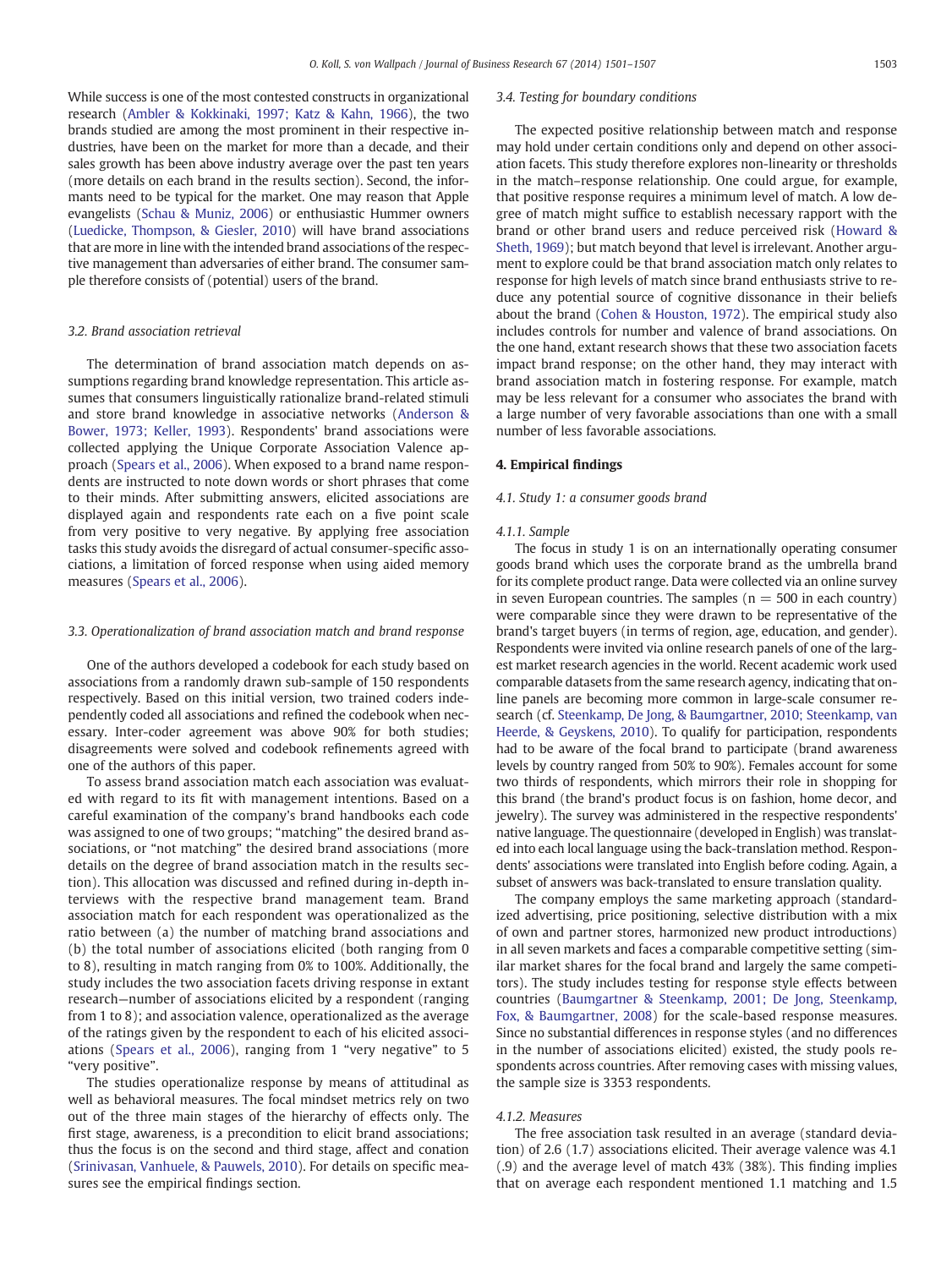non-matching associations. Inspection of the correlation matrix revealed that the largest absolute correlation between the predictors is below 0.2. Hence, multicollinearity is no major concern. Table 1 provides descriptive statistics for the free association task.

To cover the range of likely response on various points along the perception-preference-choice models [\(Lavidge & Steiner, 1961;](#page-6-0) [McGuire, 1972](#page-6-0)), we adopted established items to capture brand trust [\(Chaudhuri & Holbrook, 2001](#page-6-0)), desirability [\(Lassar, Mittal, &](#page-6-0) [Sharma, 1995](#page-6-0)), and recommendation ([Mittal & Frennea, 2010](#page-6-0)). The response format for these items was a five-point Likert scale. Given the high inter-item correlations (all .7 and above), items were aggregated to a single brand strength index (Cronbach alpha  $= 0.89$ ). Average brand strength was 2.99 (standard deviation of .99) on a five-point scale (5 corresponding to high brand strength).

### 4.1.3. Results

Table 2 shows how the three association facets relate with brand response. For each model, all independent variables entered the linear regression simultaneously. Model 1 includes all three facets (number, valence, and match). These variables explain 37% of the variation in brand strength. Both the number of associations elicited and the valence of these associations positively impact brand strength, but there is no relationship between association match and response. When testing for the effect of brand association match alone (Model 2), a positive relationship is present, but with negligible explanatory power. In fact, when removing brand association match from the full model, the explanatory power of number and valence alone (Model 3) does not differ from the explanatory power the full model provides. An unreported analysis estimated these relationships for three sub-samples; frequent, infrequent and non-buyers. One might argue that these groups have adopted (non-)matching associations for different reasons (e.g., direct product experience versus word-of-mouth or advertising) and that purchasing the brand moderates the impact of brand association match on strength. However, the relationship between all association facets and strength remains unchanged.

#### 4.2. Study 2: a service brand

## 4.2.1. Sample

Study 2 investigates an Austrian hotel brand with a single location. A random sample of all Austrian and German hotel guests who stayed at the hotel during two years before the survey was invited by email to participate in an online survey. These two nationalities make up

#### Table 1

Descriptive results: brand association task.

|                                              | Study 1      | Study 2      |
|----------------------------------------------|--------------|--------------|
|                                              | $(n = 3353)$ | $(n = 1201)$ |
| Average number of associations elicited      | 2.6          | 3.8          |
| % of respondents eliciting                   |              |              |
| 1 association                                | 35%          | 8.8%         |
| 2 associations                               | 20.3%        | 8.5%         |
| 3 associations                               | 19.0%        | 15.8%        |
| 4 associations                               | 12.9%        | 13.9%        |
| 5 or more associations                       | 12.8%        | 53%          |
| Average valence of all associations elicited | 4.1          | 4.5          |
| % of respondents with valence of             |              |              |
| 3 or less                                    | 20.5%        | 6.4%         |
| $3.01 - 4$                                   | 35.2%        | 11.9%        |
| $4.01 - 4.5$                                 | 7.8%         | 12.5%        |
| $4.51 - 5$                                   | 36.7%        | 69.2%        |
| Average match                                | 42%          | 30%          |
| % of respondents with match of               |              |              |
| $\Omega$                                     | 31.1%        | 31.3%        |
| 33% or less                                  | 19.8%        | 25.0%        |
| 33%-66%                                      | 23.1%        | 21.4%        |
| 66% or more                                  | 26.0%        | 12.3%        |

Table 2

The impact of brand association facets on brand strength; study 1.

| Dependent variable: brand strength index (desirability, trust, recommendation) |  |  |  |
|--------------------------------------------------------------------------------|--|--|--|

|                | Independent<br>variable | <b>Beta</b><br>coefficient | Sign. at<br>$\alpha = 0.05$ | Adjusted<br>$R^2$ |
|----------------|-------------------------|----------------------------|-----------------------------|-------------------|
| (1) Full model | Constant                | 0.32                       | Yes                         | 31%               |
|                | Familiarity             | 0.09                       | Yes                         |                   |
|                | Valence                 | 0.59                       | Yes                         |                   |
|                | Match                   | $-0.08$                    | no                          |                   |
| (2) Match      | Constant                | 2.92                       | Yes                         | 0.1%              |
| only model     | Match                   | 0.10                       | Yes                         |                   |
| $(3)$ All but  | Constant                | 0.30                       | Yes                         | 30.9%             |
| match model    | Familiarity             | 0.10                       | Yes                         |                   |
|                | Valence                 | 0.59                       | Yes                         |                   |
|                |                         |                            |                             |                   |

over 90% of the hotel's customer base. The questionnaire was administered in German, the native language of all respondents. Invitations to participate in the study were sent to a random selection of 4500 hotel guests that had stayed at the hotel at least once during the previous 24 months. The response rate was 27% resulting in a sample of 1201 respondents. Non-respondents did not differ from respondents in terms of gender, age, recency of their stay, and origin.

#### 4.2.2. Measures

The mean (standard deviation) for the number of associations elicited was 3.94 (1.35), their average valence 4.55 (.8) and the average level of match 32% (29%). Respondents in this study elicited one association more than in study 1, which may be due to relying on actual users only, more positive emotions (valence of 4.55 compared to 4.02), and a more intense experience a hotel stay provides ([Brakus,](#page-6-0) [Schmitt, & Zarantonello, 2009\)](#page-6-0). The largest absolute correlation between the predictors is 0.31, so multicollinearity is no concern. Table 1 provides descriptive statistics for the free association task. Two indicators helped capture brand response. (1) A Likertscale-based brand strength composite of items capturing trust [\(Chaudhuri & Holbrook, 2001\)](#page-6-0), recommendation ([Mittal & Frennea,](#page-6-0) [2010](#page-6-0)) and overall quality ([Yoo, Donthu, & Lee, 2000\)](#page-6-0) which was aggregated because all inter-item correlations exceeded .73. (2) To add to these rating-based evaluations, a conjoint task provided part-worth utilities for the focal brand. The task contained three attributes, brand (with three levels: focal brand, key competitor, and a no-name provider), price and a location variable. Sample size for the conjoint task is 1095 because the conjoint answers of 106 respondents did not have sufficient internal consistency. Scale-based answers from this group did not differ from the rest of the sample. The average scale-based brand strength is 4.58 (out of 5) with a standard deviation of .68 and the average part-worth is .80 (standard deviation of .57), compared to  $-.12$  (.61) for the key competitor and  $-.34 (.52)$  for the no-name brand.

#### 4.2.3. Results

[Table 3](#page-4-0) shows that, in line with study 1, the relationship between brand association match and brand strength is positive and explains a somewhat higher, although still small portion of the variation in brand strength (5.5% for the scale-based measure of brand strength, 1.3% of the variation in part-worths). Again, the explanatory power of three brand association facets is substantially higher: 31.8% for the rating-based measure and 11.9% for the part-worth measure. Finally, when excluding association match from the analysis the R2 level in comparison to the full model hardly drops, again pointing to little added explanatory power of brand association match. Brand association match, nonetheless, has a statistically significant impact on brand strength in the full model. In unreported analyses, we obtained similar substantive results when working with three sub-samples; one-time, two-time and more frequent visitors.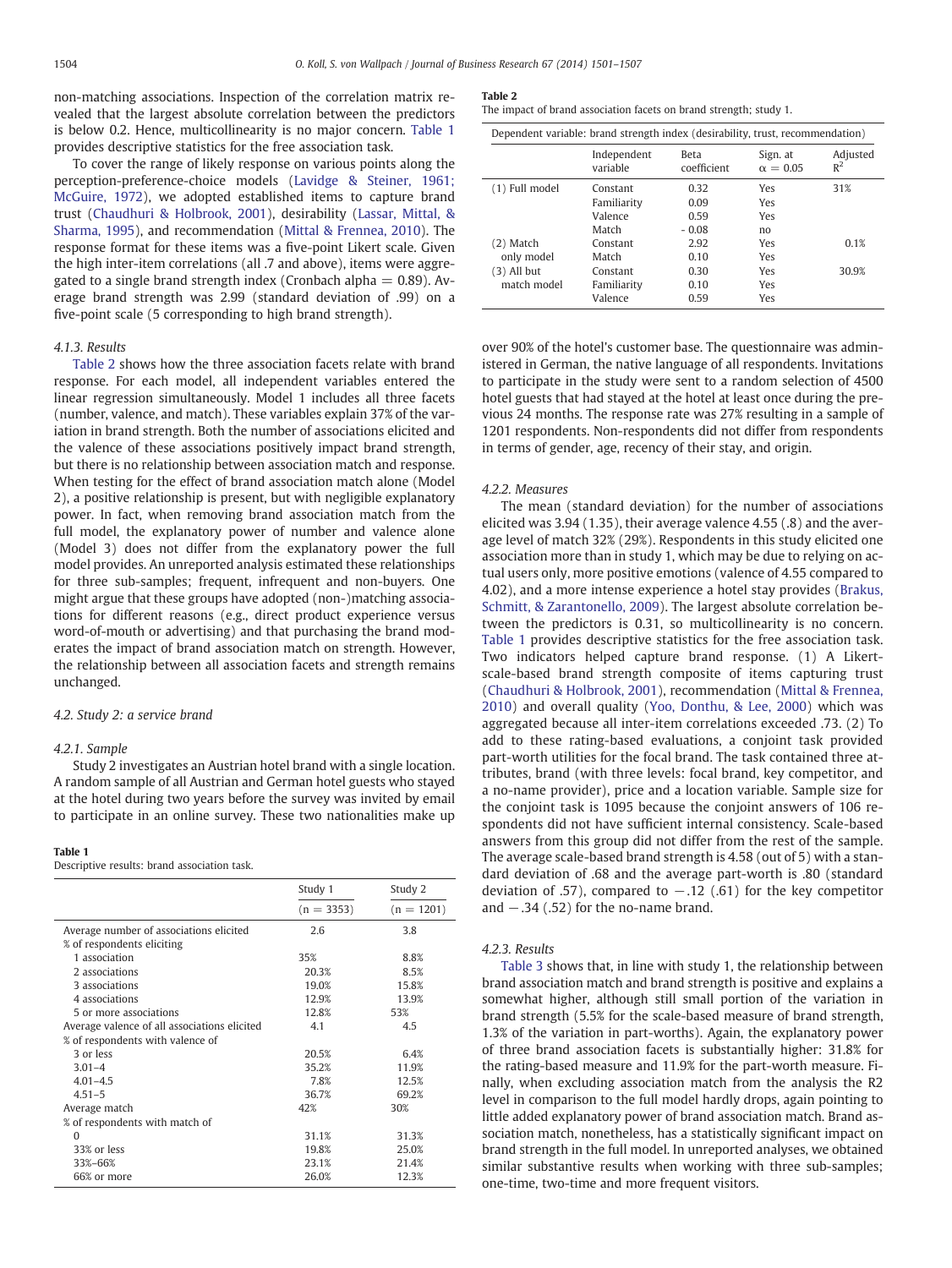<span id="page-4-0"></span>Table 3 The impact of brand association facets on brand strength; study 2.

|                                                                                   | Independent<br>variable | Beta<br>coefficient | Sign. at<br>$\alpha = 0.05$ | Adjusted<br>$R^2$ |
|-----------------------------------------------------------------------------------|-------------------------|---------------------|-----------------------------|-------------------|
| Dependent variable: brand strength index (trust, recommendation, overall quality) |                         |                     |                             |                   |
| (1) Full model                                                                    | Constant                | $-0.39$             | Yes                         | 11.9%             |
|                                                                                   | Familiarity             | 0.05                | Yes                         |                   |
|                                                                                   | Valence                 | 0.23                | Yes                         |                   |
|                                                                                   | Match                   | 0.04                | No                          |                   |
| (2) Match                                                                         | Constant                | 0.78                | Yes                         | 1.3%              |
| only model                                                                        | Match                   | 0.24                | Yes                         |                   |
| $(3)$ All but                                                                     | Constant                | $-0.40$             | Yes                         | 11.9%             |
| match model                                                                       | Familiarity             | 0.05                | Yes                         |                   |
|                                                                                   | Valence                 | 0.23                | Yes                         |                   |
| Dependent variable: part-worth utilities from conjoint task                       |                         |                     |                             |                   |
| $(1)$ Full                                                                        | Constant                | 2.40                | Yes                         | 31.8%             |
| model                                                                             | Familiarity             | 0.06                | Yes                         |                   |
|                                                                                   | Valence                 | 0.42                | Yes                         |                   |
|                                                                                   | Match                   | 0.20                | Yes                         |                   |
| (2) Match                                                                         | Constant                | 4.45                | Yes                         | 5.5%              |
| only model                                                                        | Match                   | 0.54                | Yes                         |                   |
| $(3)$ All but                                                                     | Constant                | 2.36                | Yes                         | 31.2%             |
| match model                                                                       | Familiarity             | 0.06                | Yes                         |                   |
|                                                                                   | Valence                 | 0.44                | Yes                         |                   |

# 4.3. Robustness check

Before discarding the importance of match the study examined two boundary conditions.

(a) Are matching associations more likely to be favorable and therefore an indirect driver of positive brand response? (b) Do extreme levels of match (0% or 100%) lead to substantially different response patterns the linear regression model does not pick up?

Table 4 shows that matching associations on average are more favorable than non-matching associations (average favorability scores of 4.38 versus 3.9 in study 1 and 4.88 versus 4.43 in study 2). Matching associations may be more favorable because (a) organizations choose "per se" attractive attributes for their desired brand associations and/or (b) organizations successfully charge certain brand attributes in a favorable way via branding activities (e.g., the favorability of the attribute "crocodile" likely differs between Lacoste loyalists and non-buyers).

To investigate this issue further, the study compares the number and favorability of matching and non-matching associations between respondents who show a relatively positive versus a relatively negative brand response (median-split procedure). The findings show that these groups hardly differ with respect to the number of matching versus non-matching associations they elicit. In both studies, the group exhibiting high brand response elicits more associations, but the

#### Table 4

The distribution of matching versus non-matching associations among high brand strength versus low brand strength segments.

|                      | Type of<br>association | Total<br>sample | Low response<br>group | High response<br>group |
|----------------------|------------------------|-----------------|-----------------------|------------------------|
| Study 1              |                        |                 |                       |                        |
| Average number of    | Matching               | 1.0             | 0.9                   | 1.1                    |
| associations         | Not matching           | 1.7             | 1.6                   | 1.8                    |
| Average favorability | Matching               | 4.4             | 4.0                   | 4.8                    |
| of associations      | Not matching           | 3.9             | 3.4                   | 4.6                    |
| Study 2              |                        |                 |                       |                        |
| Average number       | Matching               | 1.3             | 1.0                   | 1.5                    |
| of associations      | Not matching           | 2.6             | 2.6                   | 2.6                    |
| Average favorability | Matching               | 4.9             | 4.8                   | 4.9                    |
| of associations      | Not matching           | 4.4             | 4.1                   | 4.7                    |

percentage of matching associations is similar to the low brand response group. However, the favorability pattern highlights a noteworthy difference. Matching associations on average receive a higher favorability score than the non-matching ones, but the difference is much larger among the low brand response group. People fond of the brand rate both matching and non-matching associations as favorable (difference of .24 in study 1 and .2 in study 2). People not fond of the brand evaluate matching associations much more favorable than non-matching ones (difference of .64 in study 1 and .76 in study 2).

This pattern indicates that people with positive brand response attach positive emotions to all top-of-mind associations, whether management-intended or not. Brands might benefit from the fact that people less enthusiastic about the brand show higher favorability for intended associations. If these consumers had a consistently low favorability across all associations they might impact the brand discourse more negatively since all they associate with the brand is unfavorable. However, the fact that they rate management-intended associations more favorably could act as an "insurance policy" for the brand. These consumers may not be fond of the brand, but they link the brand to certain associations that they hold in high regard, providing room for consensus with consumers who respond positively to the brand.

Second, this study compares brand response of consumers with extreme match levels; splitting the samples into three groups: no match, perfect match, and some match. Table 5 shows sample sizes and average brand strength levels. In study 1, small differences between these groups' response levels arise, featuring an inverse U-curve between match and response. The two extreme match groups are slightly less responsive. In study 2, zero match results in substantially lower response than some match or 100% match. While these findings are difficult to explain, they provide only limited evidence that high match is relevant. In fact, only in the case of the hotel brand zero match seems to result in lower attitudinal and behavioral brand response. This group not only rates the brand less positively, but also visits the hotel less often.

## 5. Discussion and managerial implications

This article focuses on a specific facet of brand associations, brand association match (i.e., the degree of overlap between managerially intended and actual consumer brand associations) and its effect on brand response. Marketing research and brand management practice emphasize the importance of brand association match, but this paper's empirical results cast doubt on this claim. While high brand association match positively relates to brand response, the number and valence of brand associations fully capture the effect of association match. This study adds to existing research by linking

| Table 5                                       |  |
|-----------------------------------------------|--|
| Brand response for different levels of match. |  |

|                                                    | Level of match        |                        |                       |               |
|----------------------------------------------------|-----------------------|------------------------|-----------------------|---------------|
| Study 1<br>Proportion<br>of sample<br>$(n = 3353)$ | 0% Match (1)<br>31%   | 1–99% Match (2)<br>45% | 100% Match (3)<br>24% | <b>ANOVA</b>  |
| 95% C.I. mean<br>brand strength                    | $2.82 - 2.95^{2,*}$   | $3.05 - 3.15$          | $2.92 - 3.06^{2,*}$   | $F = 134***$  |
| Study 2<br>Proportion<br>of sample<br>$(n = 1455)$ | 0% Match (1)<br>37%   | 1–99% Match (2)<br>58% | 100% Match (3)<br>5%  | <b>ANOVA</b>  |
| 95% C.I. mean<br>brand strength                    | $4.2 - 4.39^{2,3,*}$  | $4.68 - 4.75^{1,*}$    | $4.63 - 4.86^{1,*}$   | $F = 54.3***$ |
| 95% C.I. mean<br>part-worths                       | $0.61 - 0.74^{2,3,*}$ | $0.84 - 0.92^{1,*}$    | $0.81 - 1.03^{1,*}$   | $F = 17.3***$ |

 $*$  Groups with means that differ ( $p < 0.05$ ).

\*\* Sig <  $0.01$ .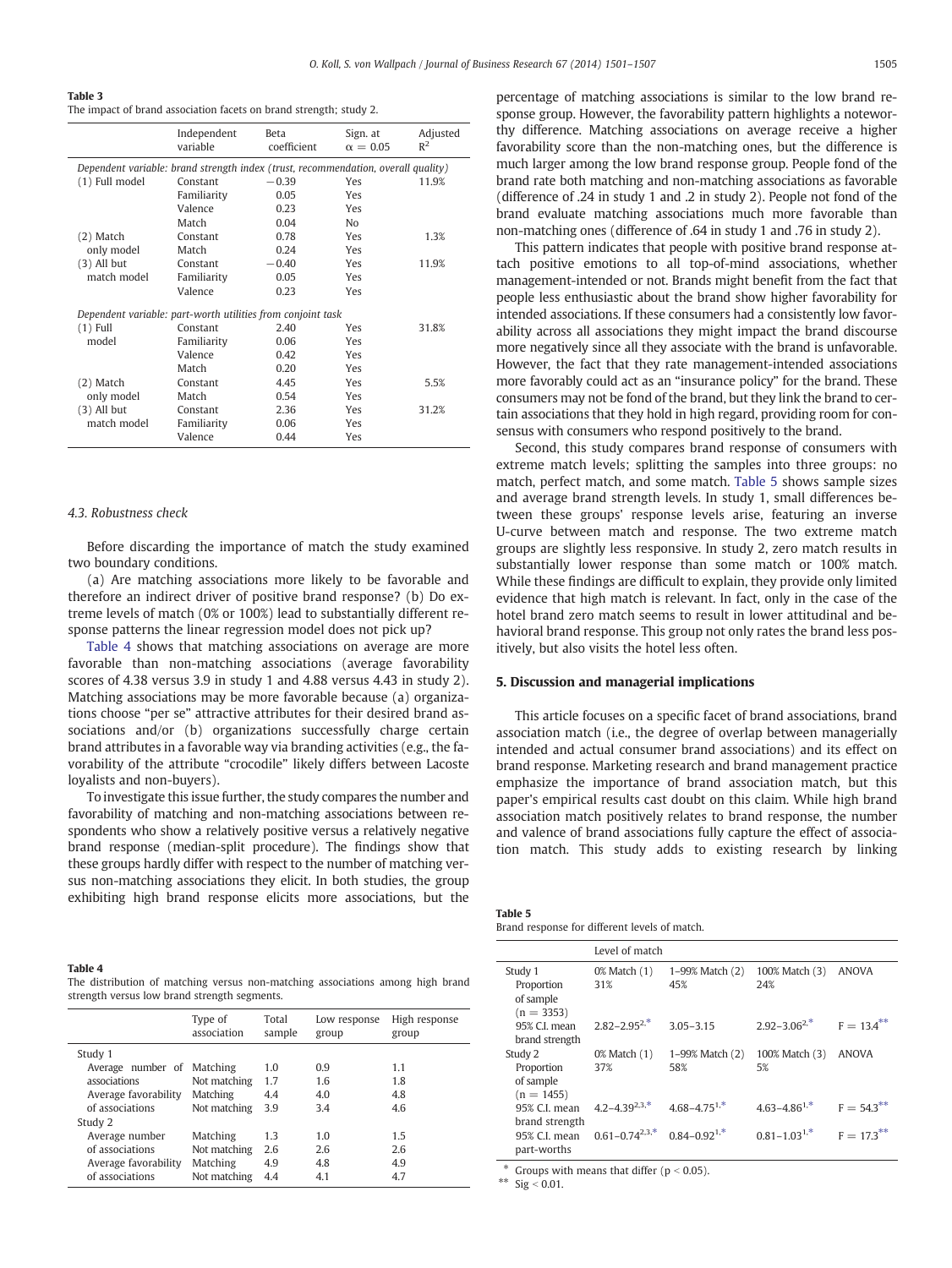individual-level match to individual-level response instead of studying aggregate match–response relationships across multiple brands. Higher match for brand A than brand B can indicate better marketing leading to stronger consumer response; but does not inform about whether match per se is important.

Our findings are in line with the idea of brand-hijacking [\(Wipperfuerth, 2005](#page-6-0))—which states that consumers may take over a brand and drive its evolution—and thus challenges the traditional view of management being in charge and having the ability of creating desired and stable brand knowledge among consumers ([Da](#page-6-0) [Silveira, Lages, & Simoes, 2013](#page-6-0)). For example, the reach and interactivity of social media may influence brand knowledge in many ways unforeseen by an organization. Consumers are likely to exhibit behaviors impacting brand knowledge irrespective of their attitude towards the brand [\(Luedicke et al., 2010\)](#page-6-0). Apple fans and antagonists, for example, may simultaneously associate the brand with both matching and non-matching associations, like reduced design, Steve Jobs or insular technology. Whether they will attach a different favorability to these associations and their response is a result of the individual appeal of these associations. Brand managers are unlikely to greet this conclusion with enthusiasm, because it adds a lot of chance to their jobs.

A first possible implication for managers is that brand association match is not necessary to establish positive brand response. What matters is that consumers think favorably about the brand. People fond of the brand establish positive associations, irrespective of whether management intends these associations or not. They likely engage in selective perception and ignore or reinterpret information which does not confirm existing positive beliefs about the brand [\(Dearborn & Simon, 1958\)](#page-6-0). The fact that non-matching associations also enjoy high valence is in line with the argument that brand familiarity, typically higher among high response segments, leads to more positive brand attribute evaluations ([Barnard & Ehrenberg, 1990](#page-6-0)). A further argument for why people fond of the brand will rate matching and non-matching brand associations positively arises from [Heider's \(1958\)](#page-6-0) balance theory, which allows arguing that the negative evaluation of any brand association may result in psychological imbalance.

Still, brand managers may strive to consciously send appealing signals. Our findings show that even among low-response segments matching associations tend to enjoy high valence. Two possible explanations come to mind. Either the organization is successful in charging intended associations positively or low response segments strive for brand knowledge consensus with relevant peers by attaching low favorability to non-intended associations only. Positive associations by low-response groups can be relevant since they could reduce their desire to engage in negative word-of-mouth. In a nutshell, one could say that striving for match reduces the chance of negative response, even if it does not drive positive response.

Also, brand association match may be important for other stakeholders besides customers ([Ravi & Kotler, 2012\)](#page-6-0). For example, high employee brand association match avoids confusion regarding the brand's intended meaning and gives direction to brand-related activities (e.g., R&D, advertising, internal communication). While the effect on customer brand response may be low, one can only hypothesize about the disarray of signals an organization might emit if employees lacked direction regarding desired brand associations.

In summary, the results provide important theoretical and practical insights. The study confirms extant research that enhancing the number of associations consumers have in mind and the favorability of these associations is worthwhile. Many and, more importantly, positive associations are key assets in driving response. However, the study also shows that the managerial intention behind these associations may be irrelevant. Brands may enjoy positive response even among consumers who do not link the brand with any management-intended associations.

An organization should therefore understand which aspects of the brand provide the greatest potential to generate positive valence. For example, one should carefully choose a testimonial that credibly represents the brand's positioning and enhances the favorability of certain brand associations. Assume that a car brand wants to position its newest model as "tough". To support this claim, brand management wants to use an animal, either a rat, clearly one of the most enduring species on earth, or a polar bear known to survive in rather harsh conditions as well. Both animals sure are credible, but the latter may more successfully enhance the favorability of the concept toughness in Western societies, where the polar bear ranks among the most loved animals (4th rank) compared to the rat ranked at position 211 [\(www.favoriteanimal.com;](http://www.favoriteanimal.com) accessed on January 2, 2013).

# 6. Limitations and future research directions

The limitations of this study lead to some future research directions. A first limitation of this study concerns the retrieval of associations via top-of-mind elicitation. A considerable body of literature argues that consumers store brand associations in a format that only projective retrieval methods can access (e.g., [Koll, von Wallpach, & Kreuzer, 2010;](#page-6-0) [von Wallpach & Kreuzer, 2013; Woodside, 2006; Zaltman, 1996\)](#page-6-0). Applying alternative brand knowledge retrieval methods may add to the richness of brand associations retrieved, whether they are management-intended (but difficult to retrieve with common paper & pencil methods) or not. For example, brand concept maps [\(Roedder](#page-6-0) [John, Loken, Kim, & Monga, 2006](#page-6-0)) usually generate a larger, albeit largely predefined, association set per respondent which could serve to determine brand association match.

The findings of this study rely on large samples, but are limited to two brands. We encourage further confirmation through additional research investigating the intra-brand match-response link. In addition, both studies sample consumers from Europe only. One could argue that consumers in this region may have a higher tolerance for ambiguity and therefore accept potential cognitive dissonance resulting from gaps between their brand meaning and the stimuli management sends. However, the European markets this study includes score relatively high on uncertainty avoidance [\(Hofstede, 2001\)](#page-6-0), implying that similar results might arise in other, more risk-taking, national cultures. In addition, individual traits like status-seeking or mavenism may drive the effect of brand association match on response; an area future research should investigate. Extending this study to other stakeholders, notably employees, and testing the impact of brand association match on their response level, could provide justification for management to define and aim to anchor intended brand associations in stakeholders' minds.

The findings also illustrate that extreme levels of match exhibit a different impact on brand response for the two brands in this study. The experiential hotel brand seems to suffer from zero match, whereas the less experiential brand enjoys the highest response for non-extreme match levels. Some boundary conditions of the match– response link to investigate are category (e.g., impulse, share-ofwallet, frequency of purchase), brand (e.g., marketing spend, online activity, value positioning), and consumer (e.g., involvement, length of brand relationship, variety-seeking) characteristics.

The focus of this study is on the match of actual brand associations with intended brand associations. One could argue that a different match matters, namely the match of one's own brand associations with the associations of others (cf. [Berthon, Pitt, & Campbell, 2009\)](#page-6-0). Along this reasoning, [Ligas and Cotte \(1999\)](#page-6-0) claim that how the marketer constructs a brand and presents the brand to a specific segment will be less effective if multiple perspectives on the brand's meaning exist. They add that a brand that succeeds in establishing shared awareness of its meaning can reach a larger audience. This claim may be even more relevant in times of more frequent and wider-reaching interaction between consumers via social media. New technologies facilitate brand hijacking efforts ([Wipperfuerth, 2005\)](#page-6-0) and could potentially result in